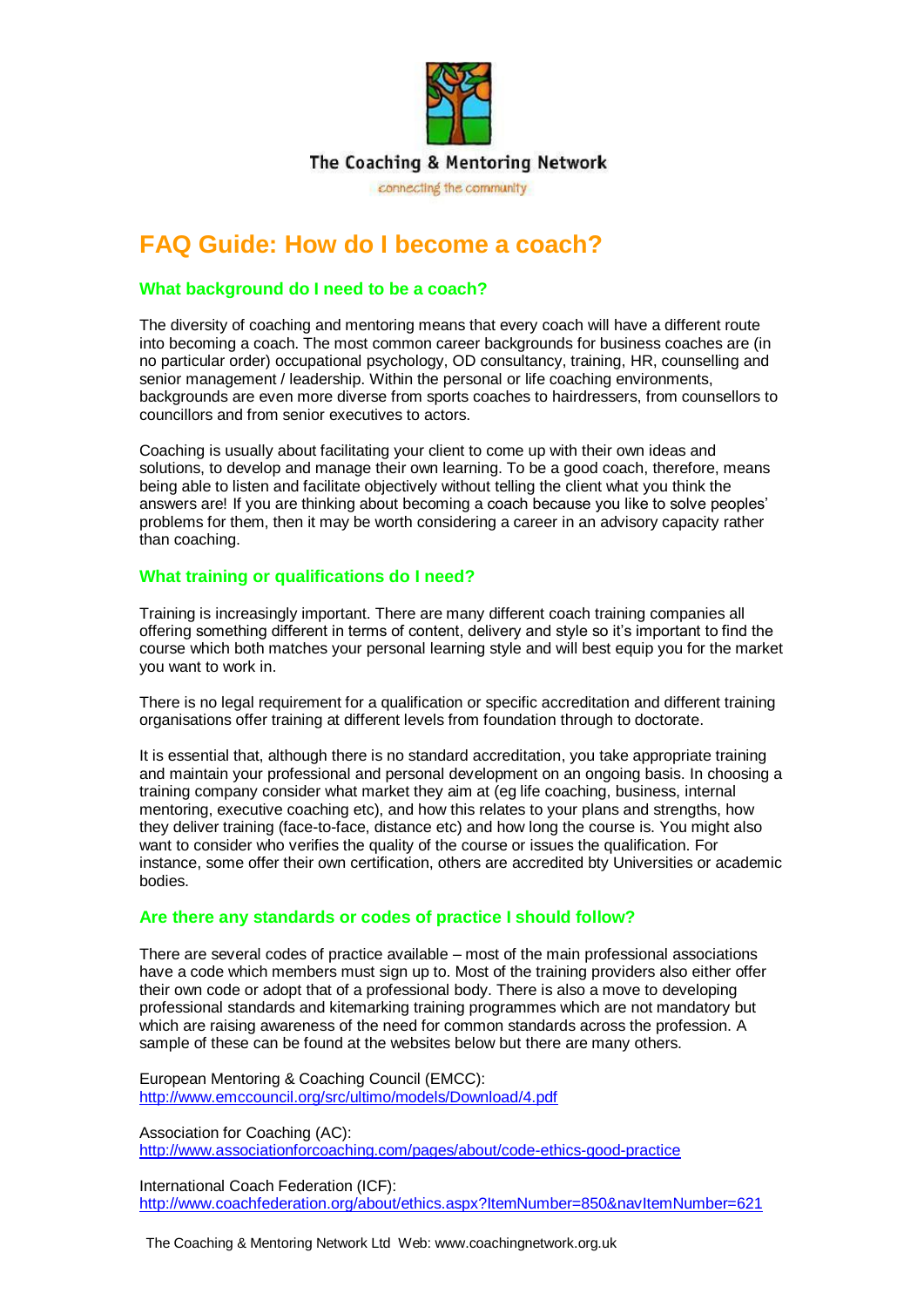

## The Coaching & Mentoring Network

connecting the community

#### **How much business will I get?**

The number of coaches working in both the business and personal (life) coaching fields has grown considerably in the last few years and so the market is ever-more competitive. The majority of coaches are self-employed or working in small practices, although there are some large coaching practices and large consultancy firms with coaching divisions.

It is very rare for a coaching company to take on an associate who does not already have extensive experience. Competent, well-connected coaches with a good reputation and trackrecord make a good living and build highly successful businesses but do not believe the hype that coaching is a 'gravy train'. There are many many coaches who are only earning a parttime living at coaching, either by choice or because they are unable to find/win sufficient work. If you want to build coaching as a full-time career it will take as much dedication and marketing effort as any other services business such as consultancy and training. Some coaches who have specific experience and work in a niche or specialist area (eg young high potential managers, those seeking career change, those returning to work, specific industries or roles etc) believe that they are often more successful at building a sustainable business and client base. This may be at odds with the concept that if you can coach then you can coach anyone – but this is not always well received as a marketing message – as with any purchase, clients often want references or case studies of other similar individuals or companies you have worked with.

Some large organisations do employ coaches and coach programme managers. The latter are normally part of the HR department and often hold other responsibilities as well as coaching. The former are often attached to training departments and are focused on specific areas of the business, for instance coaching 'on-the-job' in call centres. Such organisations will also frequently appoint a bank of contracted external coaches to work with executives. Increasingly these organisations seek qualifications, extensive referenceable experience and proof of commitment to codes of practice and CPD.

Networking and word-of-mouth referrals prove time and again to be the most successful means of promotion (both for direct client and associate work). To support this many coaches find it beneficial to have an active approach to marketing, including a web site and subscriptions to third party referral services.

If you are in the position of being able to ramp up your coaching work whilst still employed then this can offer you the opportunity to build up a client base and experience without financial risk and those coaches that have managed to do this have found their transition into full-time coaching has been much easier.